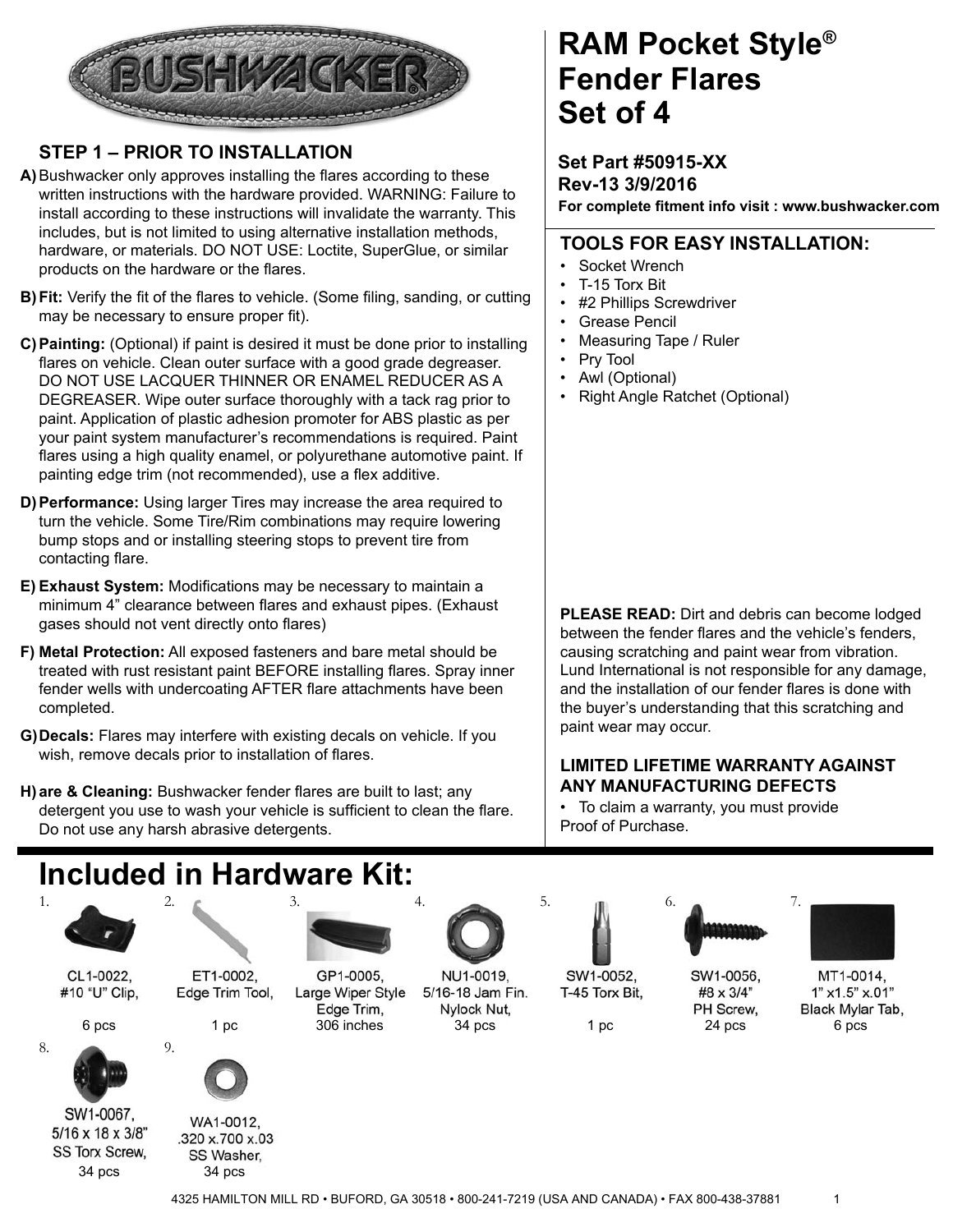*If your fl ares already have the edge trim and pocket hardware installed, skip to Front Flare Installation Step 4.*

#### **STEP 2 - EDGE TRIM INSTALLATION**

A. Peel two to three inches of red vinyl backing away from Edge Trim (GP1-0005) tape. Applying the adhesive side of the edge trim to the inner side of the flare, affix the edge trim to the top edge of the flare (the portion that comes in contact with the vehicle).

B. Press edge trim into place along the top edge of the flare in one-foot increments, pulling red vinyl backing free as you continue to work your way around the top edge of the flare.

**C. FRONT FLARES ONLY:** The edge trim must be cut to prevent bunching and stretching at the forward end of the part where the flare goes along the headlight. Refer to pictures A and B.





Start at the rearward end of the front flare and work toward the front. At the outward, right angle curve in the flare, cut a  $V$  out of the edge trim so when you wrap around the part, the edge trim doesn't bulge.



At the inward, right angle curve in the flare, cut a notch in the edge trim so when you along the part, the edge trim doesn't stretch.

# **Pocket Hardware Installation:**



Put a Washer (WA1-0012) on each Bolt (SW1-0067).



Put each Bolt/Washer combination through a pocket hole in the flare, Bolt head and Washer on the outside.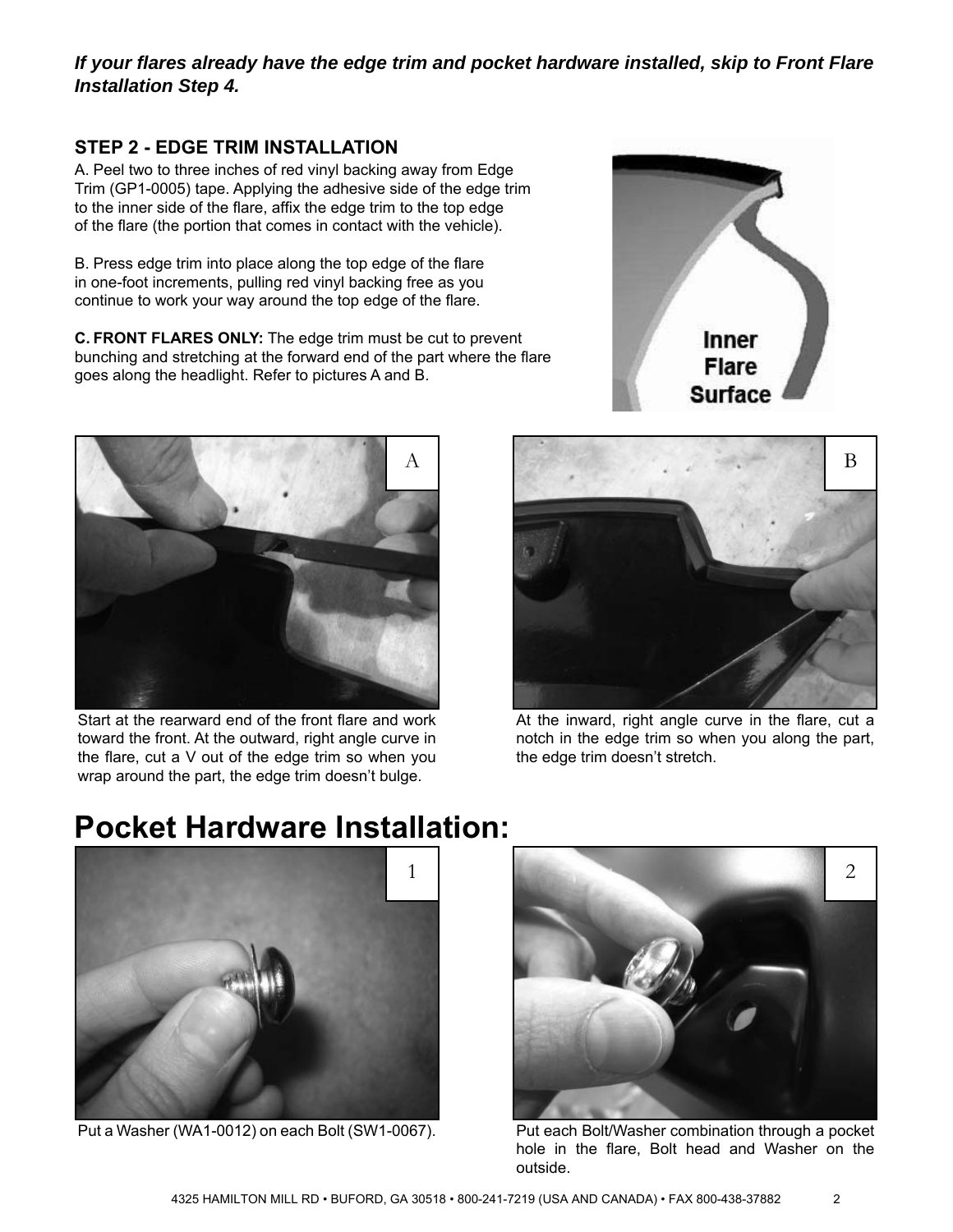

Place a Nut (NU1-0019) over the end of each Bolt and tighten, using a 1/2" wrench for the Nut and the supplied Torx Bit (SW1-0052) for the Bolt. Repeat for remaining pockets.

### **Front Flare Installation Procedures (Passenger's Side):**



This vehicle has two types of front bumpers, metal and plastic. Installation of this flare is not affected by which bumper the vehicle has. Pictured here is the metal bumper.



Remove three factory installed screws with 8mm socket wrench.



(OPTIONAL) If an emblem interferes with proper installation of flare, remove it. Apply adhesive remover to the emblem for ease of removal. Using a plastic putty knife, carefully remove it, taking caution not to scratch the paint.



**2011-12 Models Only (Optional):** If you encounter a fit problem, remove inner piece at bottom rear of wheel well. Remove screws using an 8mm socket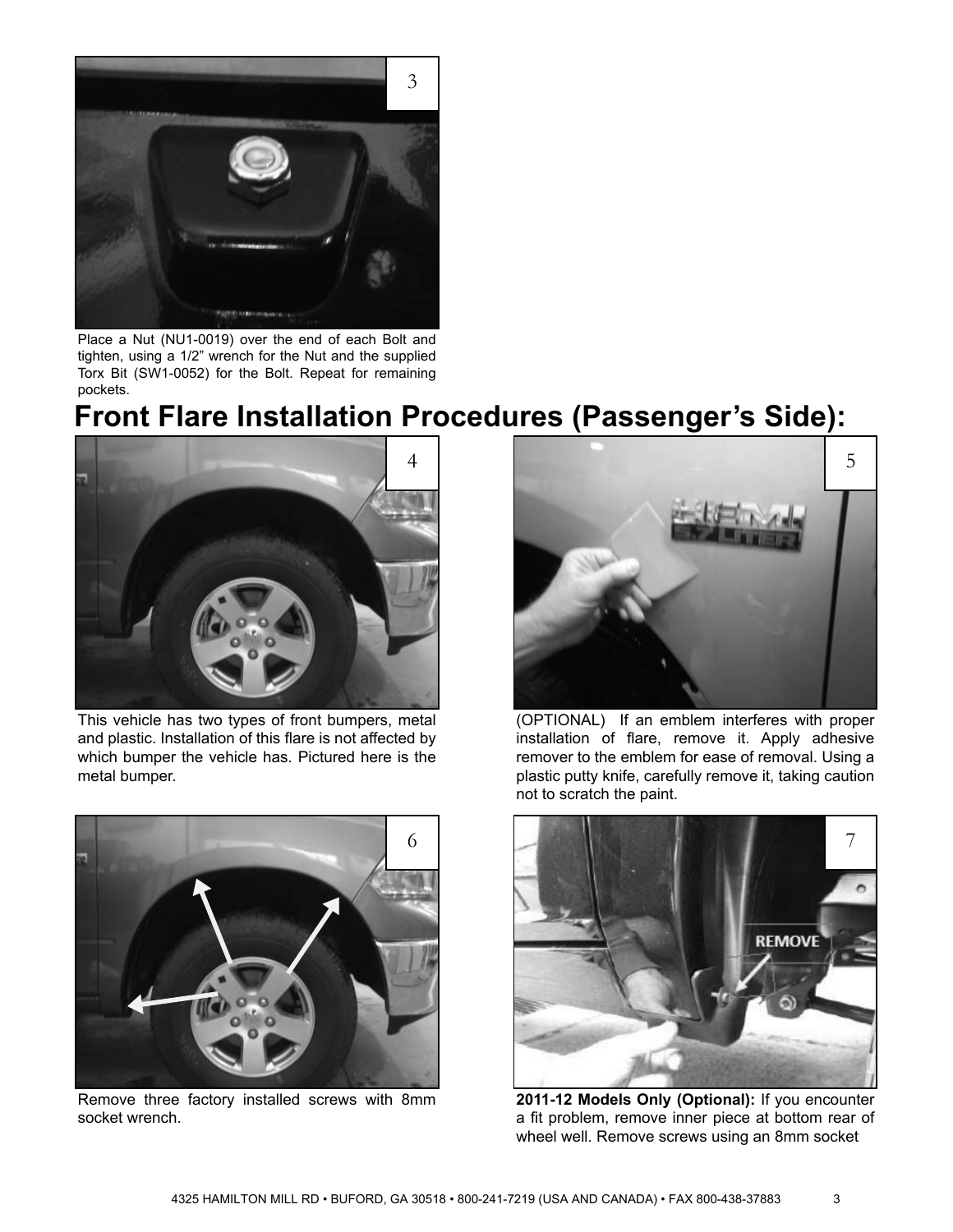

Install Clips (CL1-0022) at these locations. See Steps 9-10.



Install two tabs (MT1-0002) over factory holes. *There are two factory holes near the rearward arrow. The correct hole for install is the one more toward the front of the vehicle.*



Install Clip (CL1-0022) over existing factory holes. There are two holes at the top center location. The hole for proper installation is the one toward the front of the vehicle. *NOTE: The clip may fi t over the lip loosely. This can be fi xed by pinching the clip more tightly to the vehicle.*



Hold flare to vehicle and start supplied Screws (SW1-0056) with a Phillips screwdriver. *Do not tighten*.



Press firmly on flare and tighten all screws. Completed front flare installation.

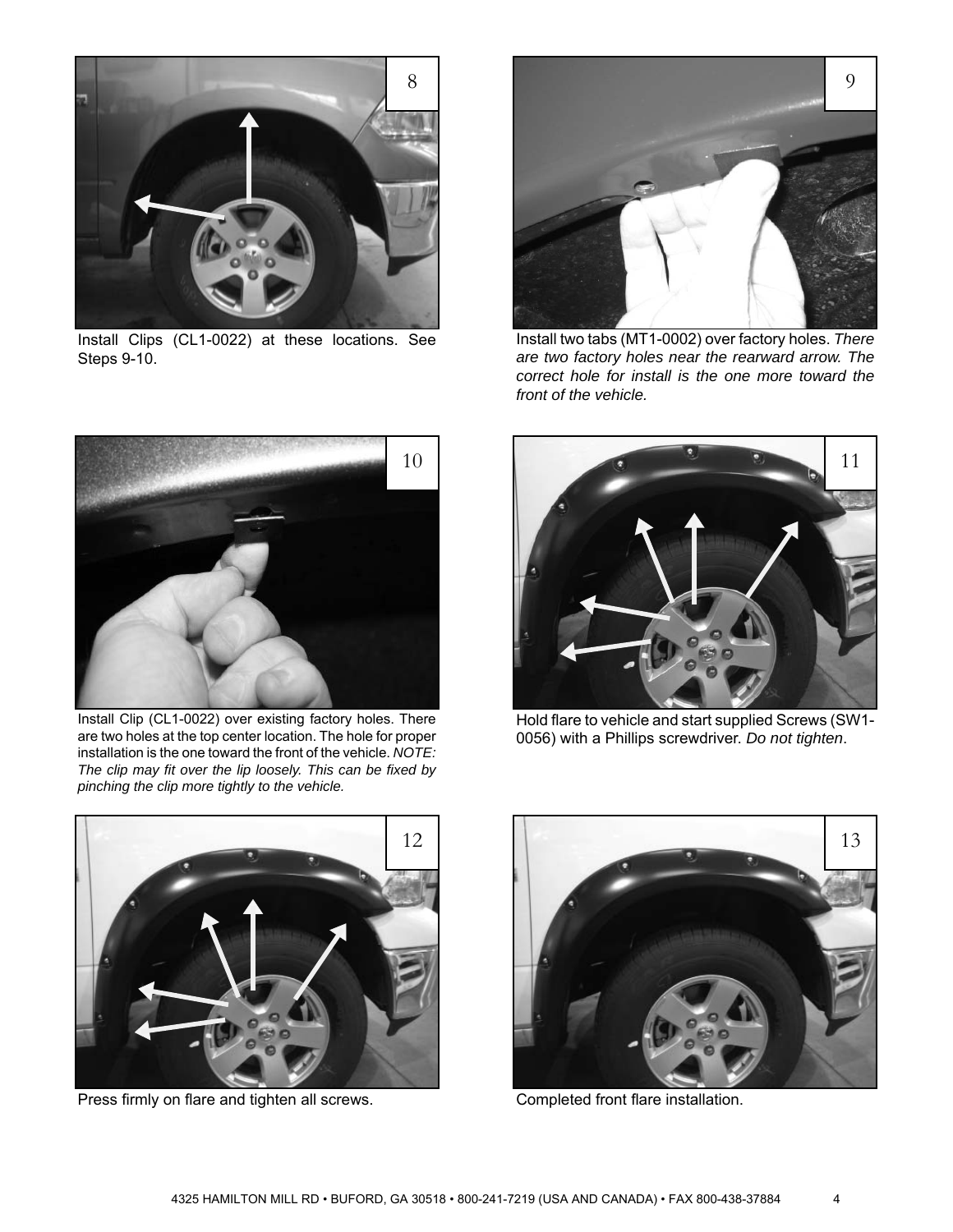# **Rear Flare Installation Procedures (Passenger's Side):**



2012 Models Only (Optional): If you encounter a fit problem, remove inner piece at bottom rear and front of wheel well.



**2012 Models Only (Optional):** Remove inner piece at bottom rear of wheel well using a pry tool.



Remove these six factory installed screws using an Install Clip (CL1-0022) in this location. See step 19. 8mm socket wrench. X's indicate a factory screw that will not be removed.





Install plastic tab over existing factory hole.



Install Clip (CL1-0022) over existing hole.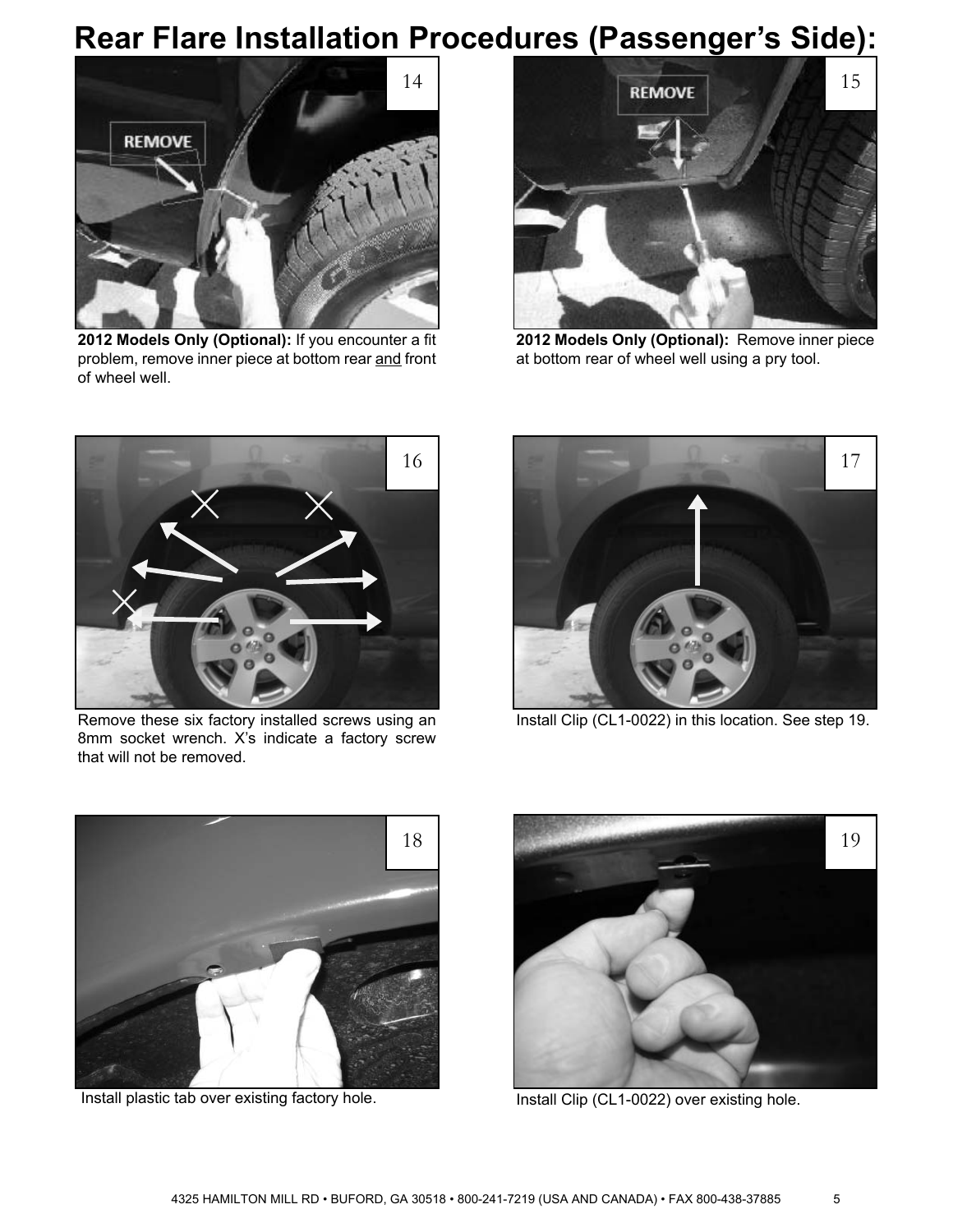

Using an awl or similar pointed tool, poke a hole through plastic tab using the speed clip hole as a guide.



Start Screw (SW1-0056) using a Phillips Head Screwdriver. *Do not tighten*.



Hold flare in place start six supplied screws using an Phillips Head Screwdriver. *Do not tighten*.



Press firmly on flare and tighten all screws.



Completed rear flare installation.